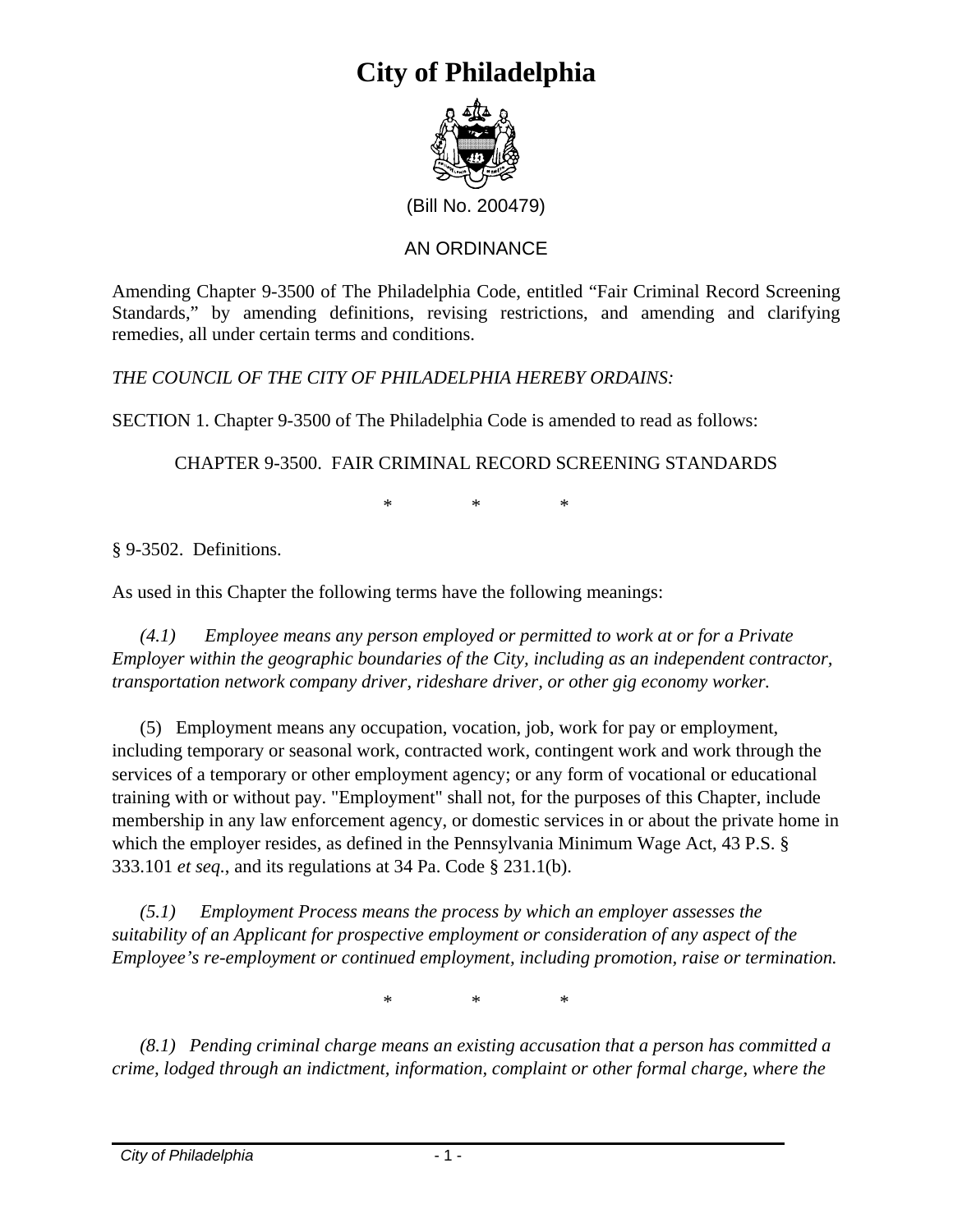#### **BILL NO. 200479** continued Copy **Certified Copy**

*accusation has not yet resulted in a final judgment, acquittal, conviction, plea, dismissal or withdrawal.* 

\* \* \*

(9) Private employer means any person, company, corporation, labor organization or association which employs any persons within the City of Philadelphia. It includes job placement and referral agencies [and]*,* other employment agencies*, and any third-party person or entity that facilitates the relationship of work for pay between two other parties*, *as full-time or part-time employees or as independent contractors.*

\* \* \*

§ 9-3503. Prohibition Against Unfair Discrimination Against Persons Previously Arrested for One or More Criminal Offenses.

\* \* \*

*(2) Nothing herein shall prevent an Employer from making an inquiry, or requiring an Employee to respond to an inquiry, about a Pending Criminal Charge, when the employer possesses reasonably reliable information to indicate a Pending Criminal Charge has been lodged against the Employee that relates to the particular duties of their job. Employers may require employees to report a Pending Criminal Charge, provided the Employer does so pursuant to a written policy detailing what offenses are reportable. An employer shall not take an adverse action against an Employee based on a Pending Criminal Charge unless the offense bears such relationship to the Employee's duties that the Employer may reasonably conclude that the Employee's continued Employment would present an unacceptable risk to the operation of the business or to co-workers or customers, and that exclusion of the Employee is compelled by business necessity.* 

§ 9-3504. Prohibition Against Unfair Discrimination Against Persons Previously Convicted of One or More Criminal Offenses.

(1) In connection with the licensing or employment of any person, it shall be an unlawful discriminatory practice for a City agency or private employer to make any inquiry regarding or to require any person to disclose or reveal any criminal convictions during the [application process] *Employment Process, except as required by federal or state law*. The inclusion of such inquiry on an employment application shall be unlawful, whether or not certain Applicants *or Employees* are told they need not answer the question. [The application process shall begin when the Applicant inquires about the employment being sought and shall end when an employer has extended a conditional offer of employment to the Applicant.] The inquiry prohibited by this Section shall include any question regarding the Applicant's *or Employee's* willingness to submit to a background check. *When such inquiry is required by federal or state law, such inquiry shall*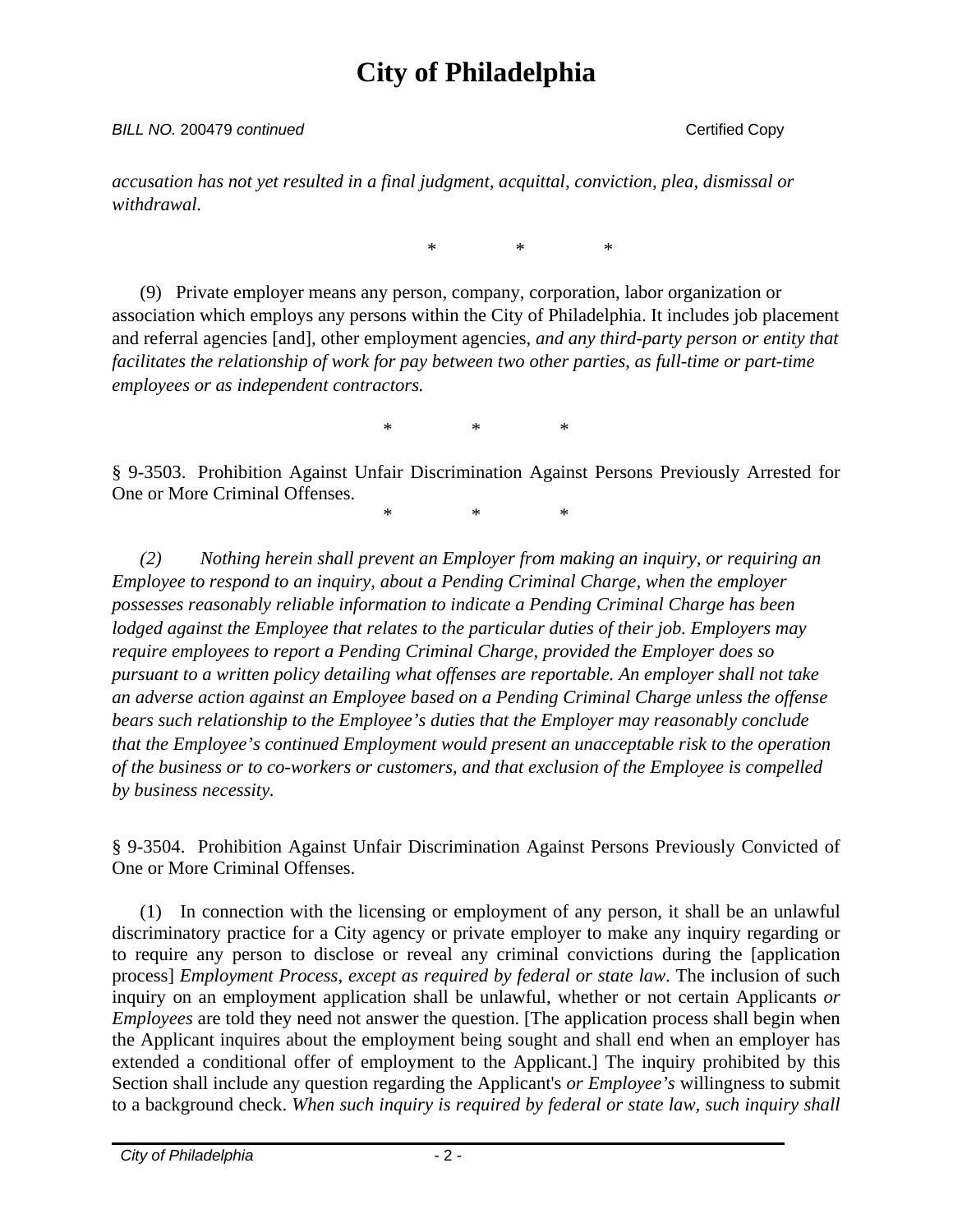#### **BILL NO. 200479** continued Certified Copy

*be conducted only after a Conditional Offer of Employment has been extended to the Applicant or Employee.*

(a) If an Applicant *or Employee* voluntarily discloses information regarding his or her criminal convictions during the [application process] *Employment Process*, the employer may discuss the criminal conviction disclosed by the Applicant *or Employee* at that time.

(b) An employer may give notice, to prospective Applicants or during the [application process] *Employment Process*, of its intent to conduct a criminal background check after any [c]*C*onditional offer *of employment, promotion or re-employment* is made, provided that such notice shall be concise, accurate, made in good faith, and shall state that any consideration of the background check will be tailored to the requirements of the job.

(2) No employer shall maintain a policy of automatically excluding any [a]*A*pplicant *or Employee* with a criminal conviction from a job or class of jobs. A prospective employer shall not reject an [a]*A*pplicant *or Employee* based on his or her criminal record, unless such record includes conviction for an offense that bears such relationship to the [e]*E*mployment sought that the employer may reasonably conclude that the [a]*A*pplicant *or Employee* would present an unacceptable risk to the operation of the business or to co-workers or customers, and that exclusion of the [a]*A*pplicant *or Employee* is compelled by business necessity. An employer shall make a determination regarding such risk only after reviewing the [a]*A*pplicant's *or Employee's* specific record and the particular job being sought, and conducting an individualized assessment of the risk presented. Such assessment shall include:

\* \* \*

(c) The [a]*A*pplicant's or *Employee's* employment history before and after the offense and any period of incarceration;

\* \* \*

(e) Any character or employment references provided by the [a]*A*pplicant *or Employee*; and

(f) Any evidence of the [a]*A*pplicant's *or Employee's* rehabilitation since the conviction.

(3) A city agency or private employer may consider, for employment purposes, [a prospective employee's] *an Applicant's or Employee's* conviction record only to the extent that the conviction occurred fewer than seven (7) years from the date of the inquiry. Any period of incarceration shall not be included in the calculation of the seven (7) year period.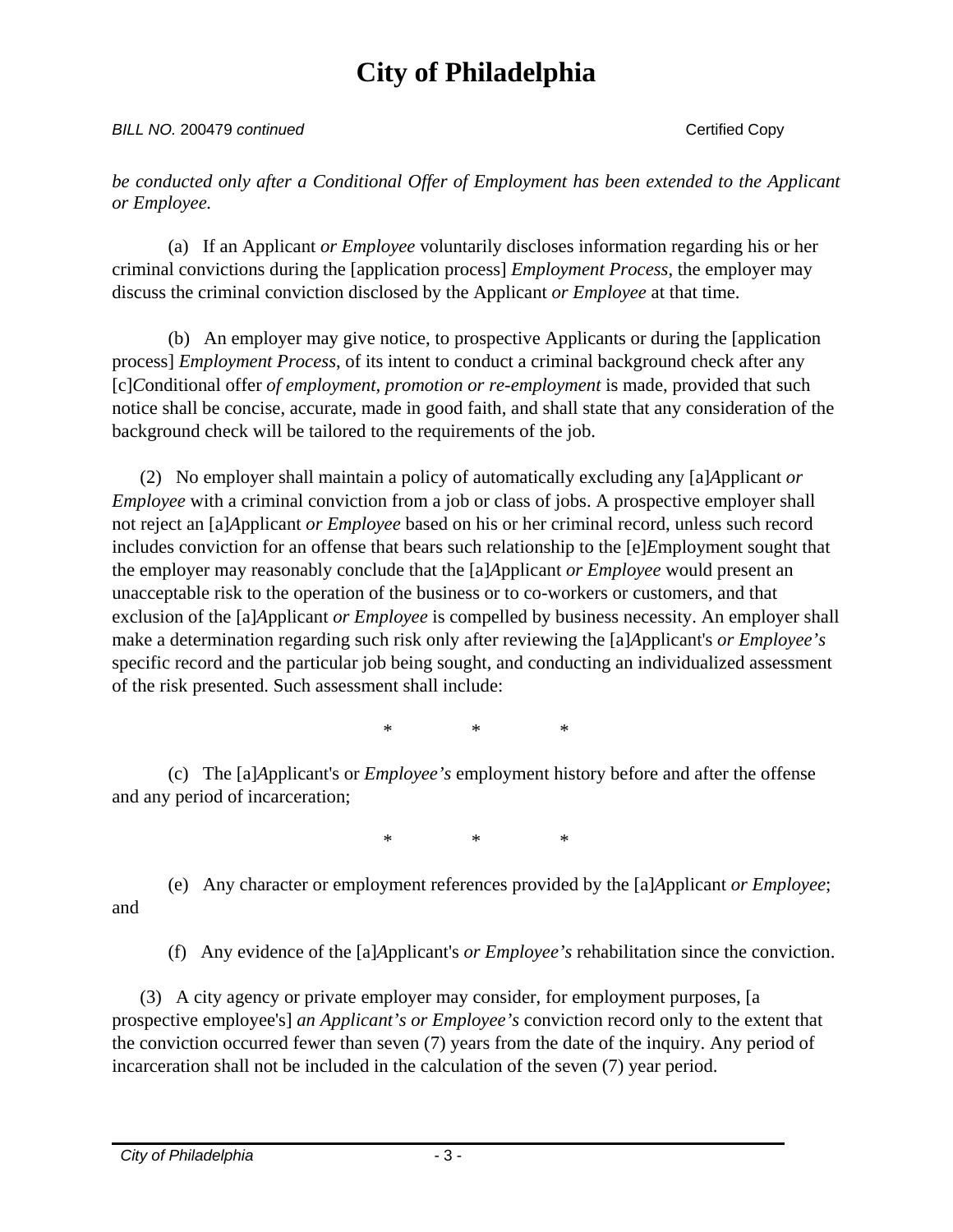**BILL NO. 200479** continued Copy **Certified Copy** 

§ 9-3504.1. Notice.

If an employer rejects an [a]*A*pplicant *or Employee* for a job opening based in whole or in part on criminal record information, the employer shall notify the applicant in writing of such decision and its basis, and shall provide the [a]*A*pplicant *or Employee* with a copy of the criminal history report. The employer shall allow the [a]*A*pplicant *or Employee* ten (10) business days to provide evidence of the inaccuracy of the information or to provide an explanation.

\* \* \*

\* \* \*

§ 9-3508. Private Right of Action.

(3) The court may grant any relief it deems appropriate, including the right *of the complainant* to recover for each violation:

\* \* \*

(a) [Punitive] *Liquidated* damages*, equal to the payment of the maximum allowable salary for the job subject to the complaint for a period of one month. Total liquidated damages shall not exceed five thousand dollars (\$5,000)*;

\* \* \*

§ 9-3509. Posting Requirement.

 Any employer subject to the terms of this Chapter shall post a summary of the Chapter requirements, in a form to be supplied by the Commission, in a conspicuous place on the employer's website and premises, where [a]*A*pplicants and [e]*E*mployees will be most likely to notice and read it.

§ 9-3510. Prohibition on Consideration of Juvenile Records.

(1) In connection with the employment or licensing of any person, it shall be an unlawful discriminatory practice for a City agency or private employer, at any stage in the [hiring or application process] *Employment Process*, to take any adverse action against such person on the basis of the person's juvenile record.

(2) It shall further be an unlawful discriminatory practice for a City agency or private employer, in connection with the employment or licensing of any person, to require the person to disclose or reveal any item or information in the person's juvenile record. The inclusion of such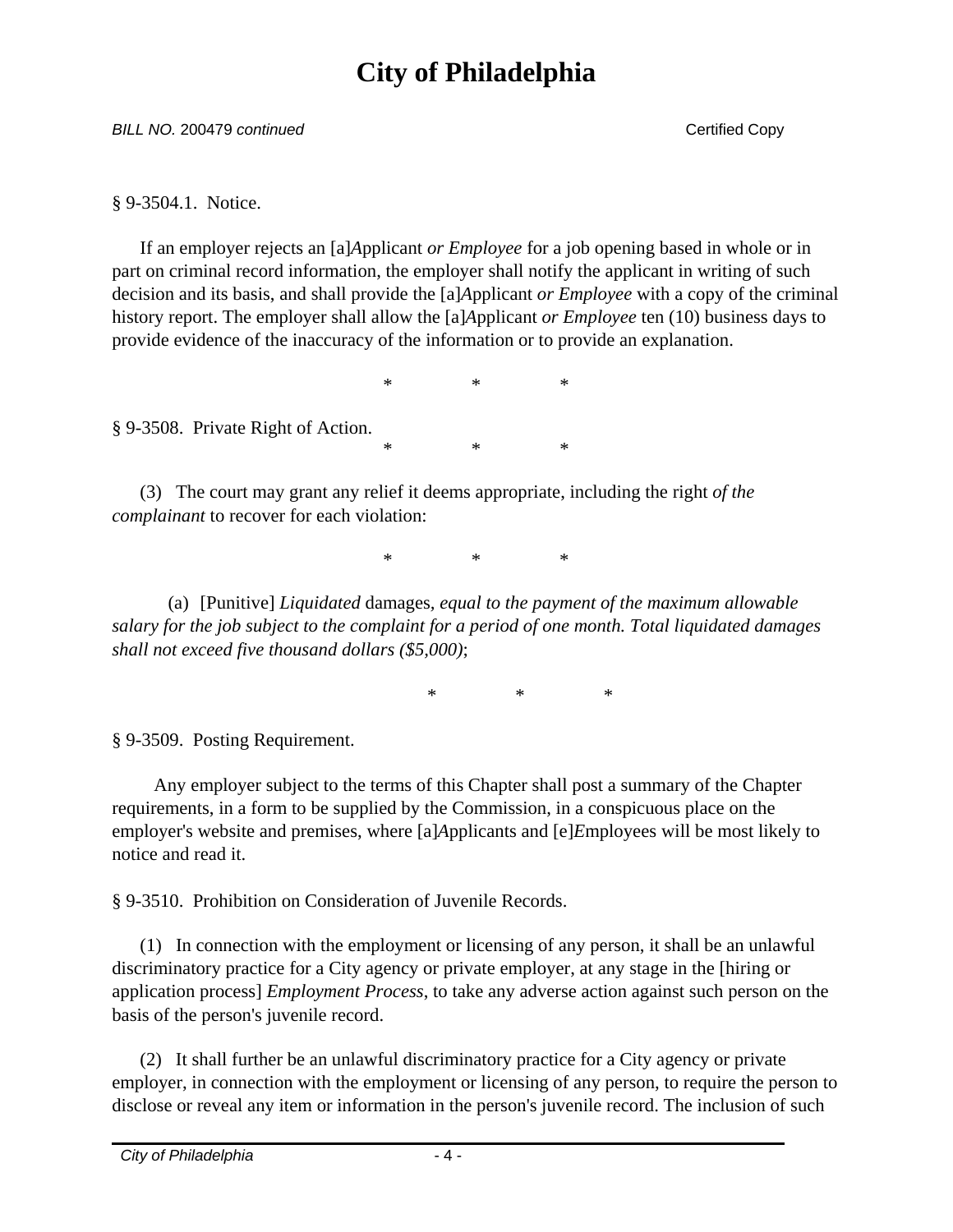#### **BILL NO. 200479** continued Certified Copy

inquiry on an employment application shall be unlawful, whether or not certain [a]*A*pplicants *or Employees* are told they need not answer the question. The inquiry prohibited by this Section 9- 3510 shall include any question regarding the [a]*A*pplicant's *or Employee's* willingness to submit to a background check.

(a) Voluntary disclosure of juvenile record information by an [a]*A*pplicant *or Employee* [for employment] shall not modify or waive the prohibition in subsection 9-3510(1) on taking adverse action against a person on the basis of the person's juvenile record.

\* \* \*

SECTION 2. Effective date. This Ordinance shall take effect upon April 1, 2021.